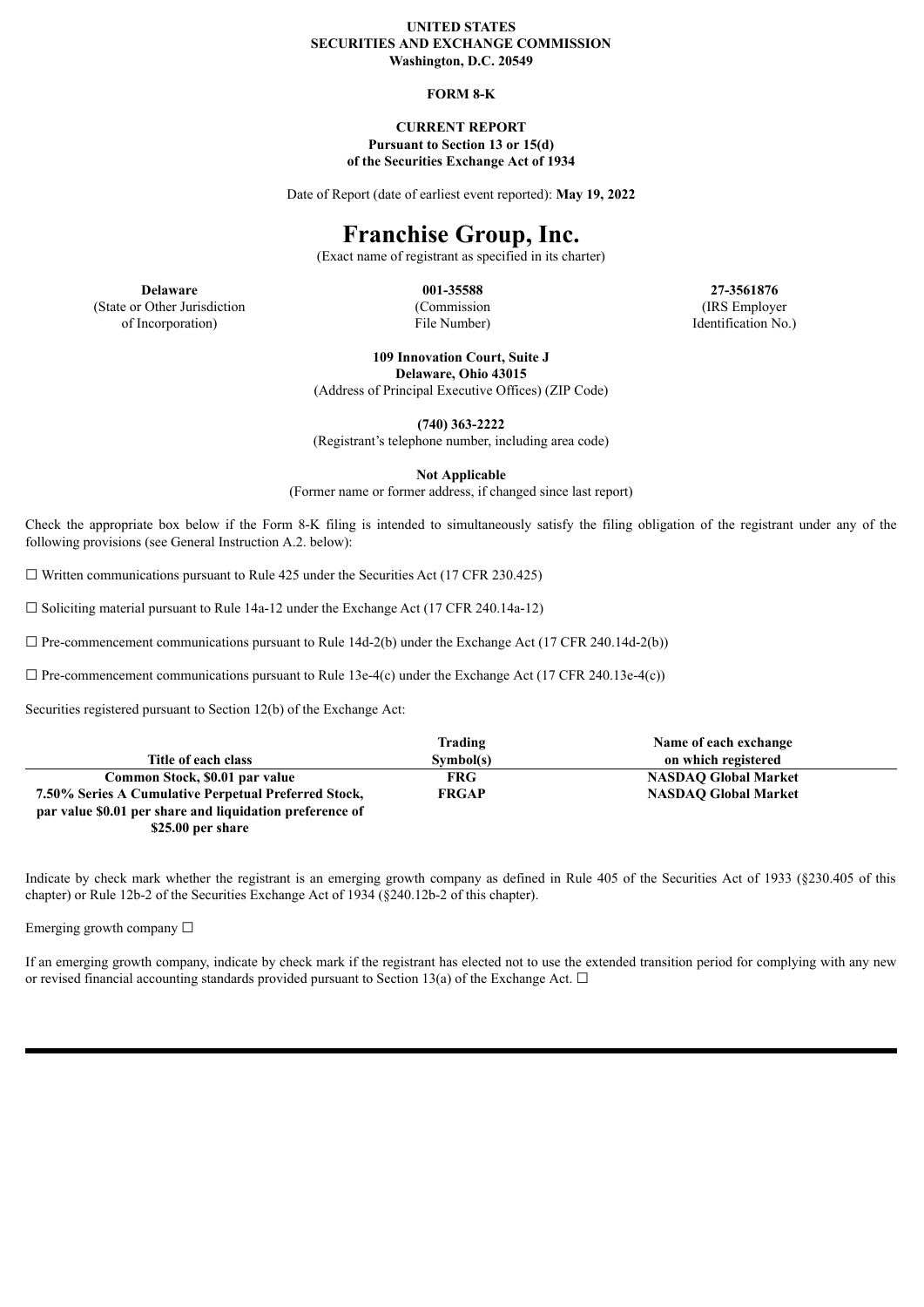#### **Item 1.01. Entry into a Material Definitive Agreement.**

On May 25, 2022 and in connection with the termination of the Mesirow Purchase Agreement and the CAI Purchase Agreement, each as defined and described in Item 1.02 below, W.S. Badcock Corporation, a Florida corporation ("Badcock") and an indirect wholly-owned subsidiary of Franchise Group, Inc., a Delaware corporation (the "Company"), entered into separate Purchase and Sale Agreements (each, a "Purchase Agreement" and, together, the "Purchase Agreements") with Oak Street Real Estate Capital Net Lease Property Fund (Collector), LP (the "Purchaser") for the sale of certain parcels of land on which Badcock operates its corporate headquarters and distribution centers, respectively (each, a "Property" and collectively, the "Properties"), subject to the terms and conditions contained in each such Purchase Agreement (each, a "Sale Transaction"). In consideration for the sale of the corporate headquarters Properties, Badcock will be entitled to receive \$23,500,000 in cash at closing, and in consideration for the sale of the distribution center Properties, Badcock will be entitled to receive \$150,000,000 in cash at closing, in each case subject to certain adjustments (the proceeds from each such Sale Transaction being referred to as "Sale Transaction Proceeds"). Additionally, the Company entered into a joinder agreement solely with respect to the Purchase Agreement for the distribution center Properties, whereby the Company agreed to be bound by and guaranty the terms and obligations set forth therein. The Purchaser has 30 days following the execution of each Purchase Agreement to conduct its due diligence and an additional 5 days to close, and the Purchaser may terminate either (or both) Purchase Agreements during the due diligence period. The closing under each Purchase Agreement is not cross conditioned on the closing under the other Purchase Agreement. Upon the closing of each Sale Transaction, the Company anticipates using all or a portion of the Sale Transaction Proceeds from such Sale Transaction to repay a portion of its existing indebtedness.

Upon the closing of each Sale Transaction, Badcock will enter into lease agreements with respect to the Properties subject to such Sale Transaction (each, a "Lease" and collectively, the "Leases") to lease back each such Property from the Purchaser or an affiliate thereof (each, a "Lease Transaction" and together with each Sale Transaction, the "Transactions"). The terms of the Leases are to be negotiated between the parties prior to the closing of the applicable Transaction, and each party has the right to terminate the applicable Transaction if the parties are unable to reach agreement on the Leases. Each Lease will provide that Badcock will lease the applicable Property for 17 years, with three five-year renewal options. Annual rents under the Leases will generally be consistent with market rates for the respective geographic areas.

Each Purchase Agreement contains customary representations, warranties and covenants for a transaction of this type, including without limitation, representations and warranties by (a) Badcock and the Company, as applicable, regarding, among other things, (i) Badcock's and the Company's corporate organization and capitalization, (ii) the accuracy of Badcock's and the Company's financial statements provided to the Purchaser and (iii) compliance with law and (b) the Purchaser regarding, among other things, its corporate organization. Subject to the provisions of each Purchase Agreement, Badcock has agreed to indemnify the Purchaser and its affiliates for losses resulting from breaches of representations, warranties and covenants of Badcock in such Purchase Agreement. Badcock's indemnification obligations are subject to various limitations, including, among other things, caps and time limitations.

The description of each Purchase Agreement is qualified in its entirety by reference to the text of the document that will be filed with the quarterly report on Form 10-Q of the Company for the quarter ending June 25, 2022.

#### **Item 1.02. Termination of a Material Definitive Agreement**

As previously disclosed, on April 15, 2022, Badcock entered into a Purchase and Sale Agreement (the "Mesirow Purchase Agreement") with Mesirow Realty Sale-Leaseback, Inc., an Illinois corporation (the "Mesirow Purchaser"), for the sale of certain parcels of land on which Badcock operates its distribution centers. Under the terms of the Mesirow Purchase Agreement, a copy of which was filed as Exhibit 2.10 to the Company's Quarterly Report on Form 10-Q for period ended March 26, 2022, the Mesirow Purchaser had the right to terminate the Mesirow Purchase Agreement on or prior to the expiration of a "Due Diligence Period". The Company and Badcock received a notice of termination from the Mesirow Purchaser terminating the Mesirow Purchase Agreement in accordance with its terms.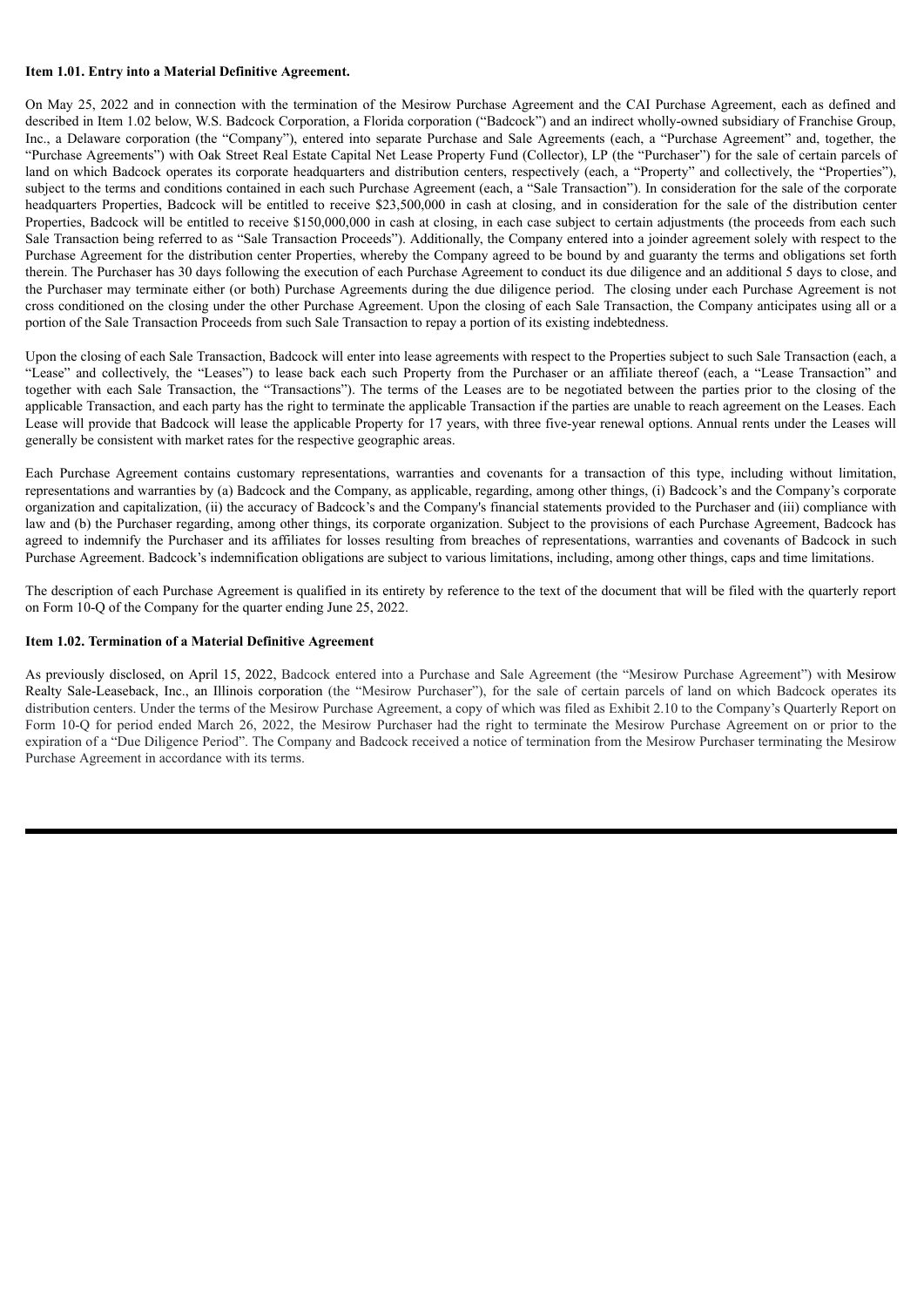As previously disclosed, on April 26, 2022, Badcock entered into a Purchase and Sale Agreement (the "CAI Purchase Agreement") with CAI Investments Sub Series 100, LLC, a Nevada limited liability company (the "CAI Purchaser"), for the sale of certain parcels of land on which Badcock operates its corporate headquarters. Under the terms of the CAI Purchase Agreement, a copy of which was filed as Exhibit 2.11 to the Company's Quarterly Report on Form 10-Q for period ended March 26, 2022, the CAI Purchaser had the right to terminate the CAI Purchase Agreement on or prior to the expiration of a specified "Due Diligence Period". In accordance with the terms of the CAI Purchase Agreement, the Company and Badcock received a notice of termination from the CAI Purchaser terminating the CAI Purchase Agreement in accordance with its terms.

#### **Cautionary Statement Regarding Forward-Looking Statements**

This report contains forward-looking statements within the meaning of the Private Securities Litigation Reform Act of 1995. Forward-looking statements include, without limitation, projections, predictions, expectations, or beliefs about future events or results and are not statements of historical fact. Such forward-looking statements are based on various assumptions as of the time they are made, and are inherently subject to known and unknown risks, uncertainties and other factors that may cause actual results, including closing conditions to the Transactions not being achieved, the occurrence of any event, change or other circumstance that could give rise to the termination of either or both Purchase Agreements, the effect of the announcement or pendency of the Transactions on business relationships, the sale or the value received of additional Badcock real estate, ongoing landlord-tenant relationships or disputes, the amount of debt the Company may repay, or expected performance or achievements being materially different from any anticipated results, performance or achievements expressed or implied by such forward-looking statements. Forward-looking statements are often accompanied by words that convey projected future events or outcomes such as "expect," "believe," "estimate," "plan," "project," "anticipate," "intend," anticipate, " "intend," "will," "may," "view," "opportunity," "potential," or words of similar meaning or other statements concerning opinions or judgment of the Company or its management about future events. Although the Company believes that its expectations with respect to forward-looking statements are based upon reasonable assumptions within the bounds of its existing knowledge of its business and operations, there can be no assurance that actual results, performance, or achievements of the Company will not differ materially from any projected future results, performance or achievements expressed or implied by such forward-looking statements. Actual future results, performance or achievements may differ materially from historical results or those anticipated depending on a variety of factors, many of which are beyond the control of the Company. Please refer to the sections titled "Risk Factors" and "Management's Discussion and Analysis of Financial Condition and Results of Operations" in the Company's Annual Report on Form 10-K for the period ended December 25, 2021, and comparable sections of the Company's Quarterly Reports on Form 10-Q and other filings, which have been filed with the SEC and are available on the SEC's website at www.sec.gov. All of the forward-looking statements made in this report are expressly qualified by the cautionary statements contained or referred to herein. The actual results or developments anticipated may not be realized or, even if substantially realized, they may not have the expected consequences to or effects on the Company or its business or operations. Readers are cautioned not to rely on the forwardlooking statements contained in this report. Forward-looking statements speak only as of the date they are made and the Company does not undertake any obligation to update, revise or clarify these forward-looking statements, whether as a result of new information, future events or otherwise.

#### Item 2.03. Creation of a Direct Financial Obligation or an Obligation under an Off-Balance Sheet Arrangement of a Registrant.

The information contained in "Item 1.01 Entry into a Material Definitive Agreement" is incorporated herein by reference.